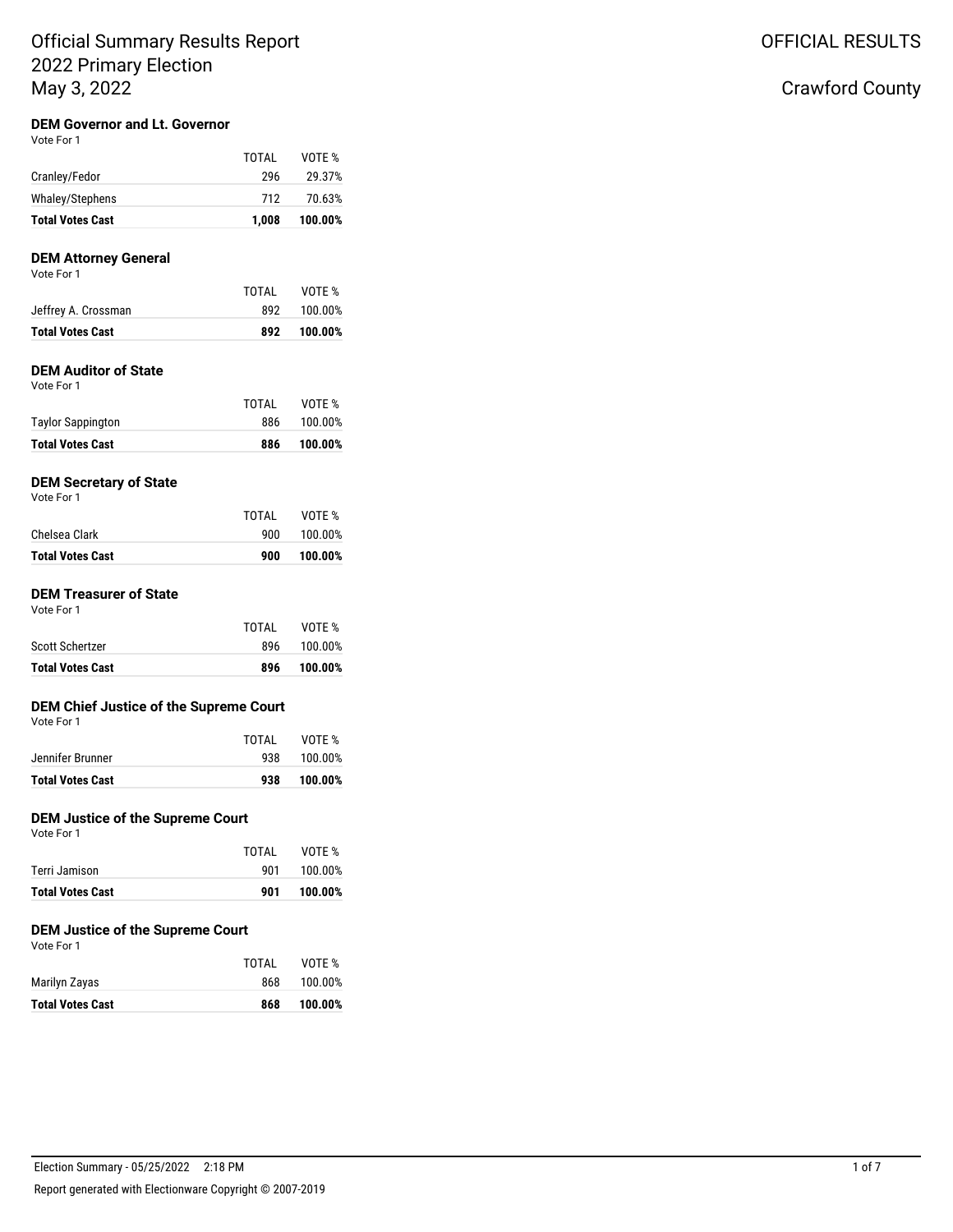## **DEM U.S. Senator**

Vote For 1

| <b>Total Votes Cast</b> | 1.022 | 100.00% |
|-------------------------|-------|---------|
| Tim Ryan                | 745   | 72.90%  |
| Traci TJ Johnson        | 85    | 8.32%   |
| Morgan Harper           | 192   | 18.79%  |
|                         | TOTAL | VOTE %  |

## **DEM Representative to Congress (5th District)**

| <b>Total Votes Cast</b> | 944   | 100.00% |
|-------------------------|-------|---------|
| <b>Craig Swartz</b>     | 736   | 77.97%  |
| Martin Heberling III    | 208   | 22.03%  |
|                         | TOTAL | VOTE %  |
| Vote For 1              |       |         |

#### **DEM Judge of the Court of Appeals (3rd District) FTC 2-9-2023** Vote For 1

| VOLE FOI I              | TOTAI | VOTE % |
|-------------------------|-------|--------|
| No Valid Petition Filed | 0     |        |
| <b>Total Votes Cast</b> | 0     |        |

## **DEM Judge of the Court of Appeals (3rd District) FTC 2-11-2023**

| Vote For 1              |       |        |
|-------------------------|-------|--------|
|                         | TOTAI | VOTE % |
| No Valid Petition Filed | n     |        |
| <b>Total Votes Cast</b> | o     |        |

## **DEM County Commissioner**

| Vote For 1 |  |  |  |
|------------|--|--|--|
|            |  |  |  |

|                         | TOTAI | VOTE % |
|-------------------------|-------|--------|
| No Valid Petition Filed | n     |        |
| <b>Total Votes Cast</b> | 0     |        |

#### **DEM County Auditor** Vote For 1

| <b>Total Votes Cast</b> | o     |        |
|-------------------------|-------|--------|
| No Valid Petition Filed | n     |        |
|                         | TOTAI | VOTE % |

### **REP Governor and Lt. Governor**

| <b>Total Votes Cast</b> | 5.769 | 100.00% |
|-------------------------|-------|---------|
| Renacci/Knopp           | 1.418 | 24.58%  |
| Hood/Keller             | 133   | 2.31%   |
| DeWine/Husted           | 2,106 | 36.51%  |
| Blystone/Workman        | 2.112 | 36.61%  |
|                         | TOTAL | VOTF %  |
| Vote For 1              |       |         |

## **REP Attorney General**

| <b>Total Votes Cast</b> |       | 5.013 100.00% |
|-------------------------|-------|---------------|
| Dave Yost               | 5.013 | 100.00%       |
|                         | TOTAL | VOTE %        |
| Vote For 1              |       |               |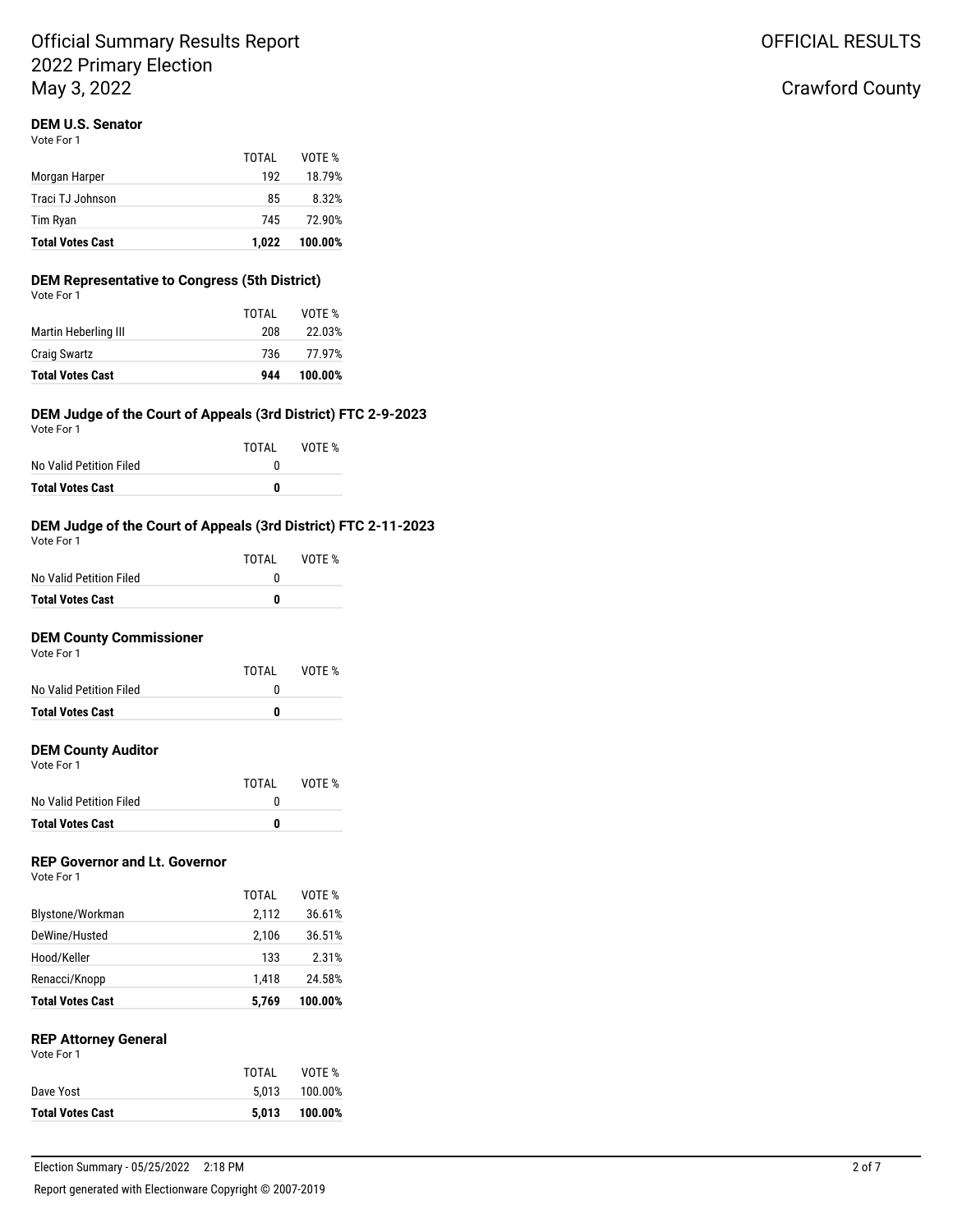### **REP Auditor of State**

Vote For 1

| <b>Total Votes Cast</b> | 4.756 | 100.00%       |
|-------------------------|-------|---------------|
| Keith Faber             |       | 4.756 100.00% |
|                         | TOTAI | VOTE %        |

#### **REP Secretary of State** Vote For 1

| <b>Total Votes Cast</b> | 5.145 | 100.00% |
|-------------------------|-------|---------|
| Frank LaRose            | 2.997 | 58.25%  |
| John Adams              | 2.148 | 41.75%  |
|                         | TOTAL | VOTE %  |

## **REP Treasurer of State**

Vote For 1

|                         | TOTAL | VOTE %        |
|-------------------------|-------|---------------|
| Robert Sprague          |       | 4.742 100.00% |
| <b>Total Votes Cast</b> | 4.742 | 100.00%       |

## **REP Chief Justice of the Supreme Court**

| Vote For |  |
|----------|--|
|          |  |

| <b>Total Votes Cast</b> | 4.850 | 100.00% |
|-------------------------|-------|---------|
| Sharon L. Kennedy       | 4.850 | 100.00% |
|                         | TOTAL | VOTE %  |

### **REP Justice of the Supreme Court**

| <b>Total Votes Cast</b> |       | 4,724 100.00% |
|-------------------------|-------|---------------|
| Pat Fischer             | 4.724 | 100.00%       |
|                         | TOTAL | VOTE %        |
| .<br>Vote For 1         |       |               |

### **REP Justice of the Supreme Court**

Vote For 1

|                         | TOTAI | VOTE %        |
|-------------------------|-------|---------------|
| Pat DeWine              |       | 4,170 100.00% |
| <b>Total Votes Cast</b> |       | 4.170 100.00% |

### **REP U.S. Senator**

Vote For 1

| <b>Total Votes Cast</b> | 5.725        | 100.00% |
|-------------------------|--------------|---------|
| <b>JD Vance</b>         | 1,677        | 29.29%  |
| Jane Timken             | 337          | 5.89%   |
| Mark Pukita             | 134          | 2.34%   |
| Neil Patel              | 57           | 1.00%   |
| Josh Mandel             | 1,852        | 32.35%  |
| Mike Gibbons            | 777          | 13.57%  |
| Matt Dolan              | 891          | 15.56%  |
|                         | <b>TOTAL</b> | VOTE %  |

#### **REP Representative to Congress (5th District)** Vote For 1

|                         | TOTAL | VOTE %  |
|-------------------------|-------|---------|
| Bob Latta               | 4.813 | 100.00% |
| <b>Total Votes Cast</b> | 4.813 | 100.00% |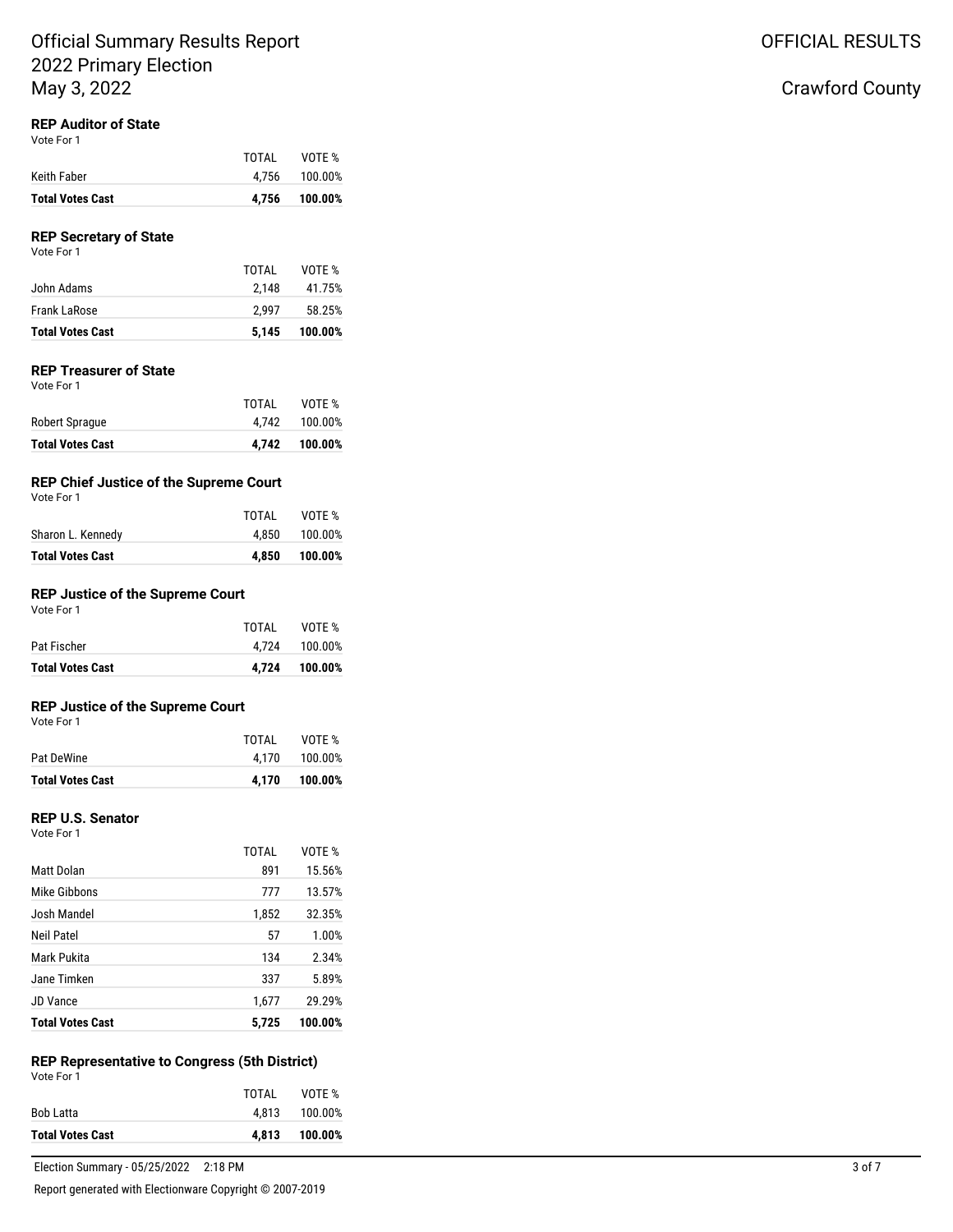#### **REP Judge of the Court of Appeals (3rd District) FTC 2-9-2023** Vote For 1

| <b>Total Votes Cast</b> | 4.650 | 100.00% |
|-------------------------|-------|---------|
| William R. Zimmerman    | 4.650 | 100.00% |
|                         | TOTAL | VOTE %  |

#### **REP Judge of the Court of Appeals (3rd District) FTC 2-11-2023** Vote For 1

| <b>Total Votes Cast</b> |       | 4.473 100.00% |
|-------------------------|-------|---------------|
| Juergen A. Waldick      |       | 4.473 100.00% |
|                         | TOTAL | VOTE %        |
| <b>VULLET UIT</b>       |       |               |

### **REP County Commissioner**

Vote For 1

|                         | TOTAL | VOTE %  |
|-------------------------|-------|---------|
| Tim Ley                 | 2.821 | 50.43%  |
| Corey Orewiler          | 1.124 | 20.09%  |
| Dale A. Wolfe           | 1.649 | 29.48%  |
| <b>Total Votes Cast</b> | 5.594 | 100.00% |

## **REP County Auditor**

Vote For 1

|                         | TOTAI | VOTE %  |
|-------------------------|-------|---------|
| Robyn M. Sheets         | 4.783 | 100.00% |
| <b>Total Votes Cast</b> | 4.783 | 100.00% |

#### **REP Member of County Central Committee BUCYRUS 1A** Vote For 1

|                         | TOTAI | VOTE %     |
|-------------------------|-------|------------|
| Bruce D. Truka          |       | 77 100.00% |
| <b>Total Votes Cast</b> | 77    | 100.00%    |

### **REP Member of County Central Committee BUCYRUS 1B**

| <b>Total Votes Cast</b> | 104   | 100.00% |
|-------------------------|-------|---------|
| Jeffrey L. Reser        | 38    | 36.54%  |
| Christopher A. Mauritz  | 66    | 63.46%  |
|                         | TOTAI | VOTE %  |
| Vote For 1              |       |         |

#### **REP Member of County Central Committee BUCYRUS 2A** Vote For 1

| <b>Total Votes Cast</b> | 135.  | 100.00% |
|-------------------------|-------|---------|
| Garnet E. Love          | 59.   | 43.70%  |
| Kurt A. Fankhauser      | 76    | 56.30%  |
|                         | TOTAL | VOTE %  |
|                         |       |         |

#### **REP Member of County Central Committee BUCYRUS 2B** Vote For 1

| 45    | 23.32% |
|-------|--------|
| 148   | 76.68% |
| TOTAI | VOTE % |
|       |        |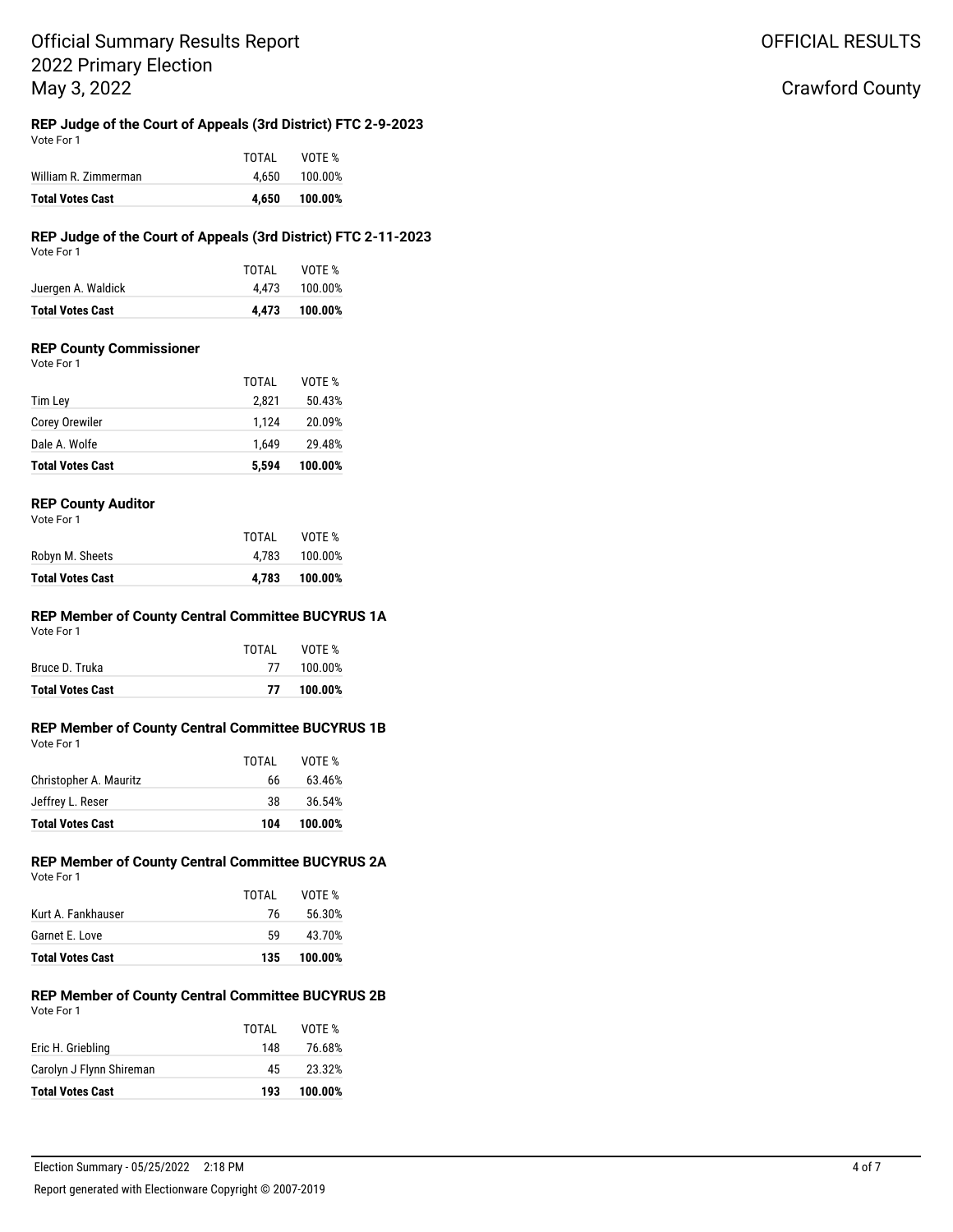OFFICIAL RESULTS

## Crawford County

#### **REP Member of County Central Committee BUCYRUS 3A** Vote For 1

| <b>Total Votes Cast</b> | 124   | 100.00%     |
|-------------------------|-------|-------------|
| Carol S. Miller         |       | 124 100.00% |
|                         | TOTAI | VOTE %      |

## **REP Member of County Central Committee BUCYRUS 3B**

| <b>Total Votes Cast</b> | 113   | 100.00% |
|-------------------------|-------|---------|
| Joyce M. Schifer        | 113   | 100.00% |
|                         | TOTAL | VOTE %  |
| Vote For 1              |       |         |

#### **REP Member of County Central Committee BUCYRUS 3C** Vote For 1

| <b>Total Votes Cast</b> |       |        |
|-------------------------|-------|--------|
| Larry Schmidt           | 177   | 80.82% |
| William E. Allonas III  | 42    | 19.18% |
|                         | TOTAL | VOTE % |

### **REP Member of County Central Committee BUCYRUS 4A**

Vote For 1

| TOTAI | VOTE %  |
|-------|---------|
| 119   | 100.00% |
| 119   | 100.00% |
|       |         |

#### **REP Member of County Central Committee BUCYRUS 4B** Vote For 1

| <b>Total Votes Cast</b> | 127   | 100.00% |
|-------------------------|-------|---------|
| J. Joseph Seigneur      | 127   | 100.00% |
|                         | TOTAL | VOTE %  |
| VULCIUII                |       |         |

## **REP Member of County Central Committee CRESTLINE 1A**

|                         | TOTAL | VOTE %  |
|-------------------------|-------|---------|
| Parker Schell           | 108   | 100.00% |
| <b>Total Votes Cast</b> | 108   | 100.00% |

#### **REP Member of County Central Committee CRESTLINE 2A** Vote For 1

|                         | TOTAL | VOTE %  |
|-------------------------|-------|---------|
| Darlene L. Haines       | 93.   | 100.00% |
| <b>Total Votes Cast</b> | 93    | 100.00% |

#### **REP Member of County Central Committee CRESTLINE 3A** Vote For 1

|                         | TOTAI | VOTE %  |
|-------------------------|-------|---------|
| Zachary McNutt          | 62.   | 100.00% |
| <b>Total Votes Cast</b> | 62    | 100.00% |

#### **REP Member of County Central Committee CRESTLINE 4A** Vote For 1

|                         | TOTAL | VOTE %  |
|-------------------------|-------|---------|
| Linda Horning Pitt      | 71    | 100.00% |
| <b>Total Votes Cast</b> | 71    | 100.00% |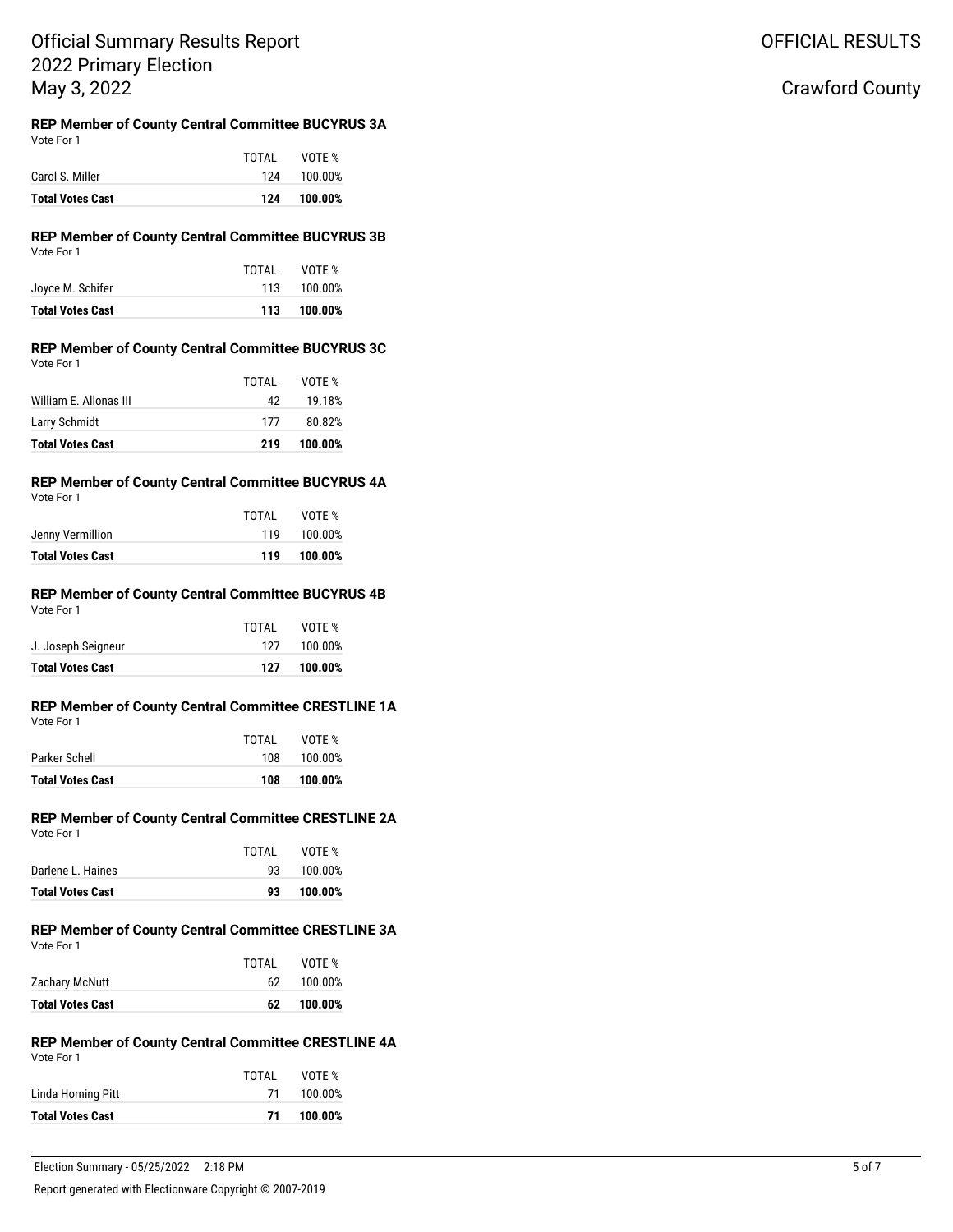## Crawford County

#### **REP Member of County Central Committee GALION 3A** Vote For 1

|                         | TOTAL | VOTE %  |
|-------------------------|-------|---------|
| Keith A. Moore          | 43    | 61.43%  |
| Amber L. Wertman        | 27    | 38.57%  |
| <b>Total Votes Cast</b> | 70    | 100.00% |

## **REP Member of County Central Committee GALION 4B**

|                         | TOTAL | VOTE %  |
|-------------------------|-------|---------|
| Jessica McCaulley       | 74    | 100.00% |
| <b>Total Votes Cast</b> | 74    | 100.00% |

## **REP Member of County Central Committee GALION 4C**

| <b>Total Votes Cast</b> | 118   | 100.00% |
|-------------------------|-------|---------|
| Jo A. Swain             | 118   | 100.00% |
|                         | TOTAL | VOTE %  |
| Vote For 1              |       |         |

## **REP Member of County Central Committee AUBURN TWP**

Vote For 1

|                         | TOTAL | VOTF %  |
|-------------------------|-------|---------|
| James Schiefer          | 63    | 60.58%  |
| Robert Sostakowski      | 41    | 39.42%  |
| <b>Total Votes Cast</b> | 104   | 100.00% |

#### **REP Member of County Central Committee BUCYRUS TWP** Vote For 1

| <b>Total Votes Cast</b> | 158   | 100.00% |
|-------------------------|-------|---------|
| John H. Volk            | 158   | 100.00% |
|                         | TOTAI | VOTF %  |

#### **REP Member of County Central Committee CHATFIELD TWP** Vote For 1

| <b>Total Votes Cast</b> | -91   | 100.00% |
|-------------------------|-------|---------|
| Glen Feichtner          | 91    | 100.00% |
|                         | TOTAI | VOTE %  |
| <b>VULLIUI</b>          |       |         |

## **REP Member of County Central Committee DALLAS TWP**

| Vote For 1 |  |
|------------|--|
|            |  |

|                         | TOTAI | VOTE %  |
|-------------------------|-------|---------|
| William A. Wert         | 86.   | 100.00% |
| <b>Total Votes Cast</b> | 86    | 100.00% |

#### **REP Member of County Central Committee HOLMES-TEXAS** Vote For 1

| <b>Total Votes Cast</b> | 285   | 100.00% |
|-------------------------|-------|---------|
| Jeffrey H. Skinner      | 113   | 39.65%  |
| Connie Leonhardt        | 172   | 60.35%  |
|                         | TOTAL | VOTE %  |